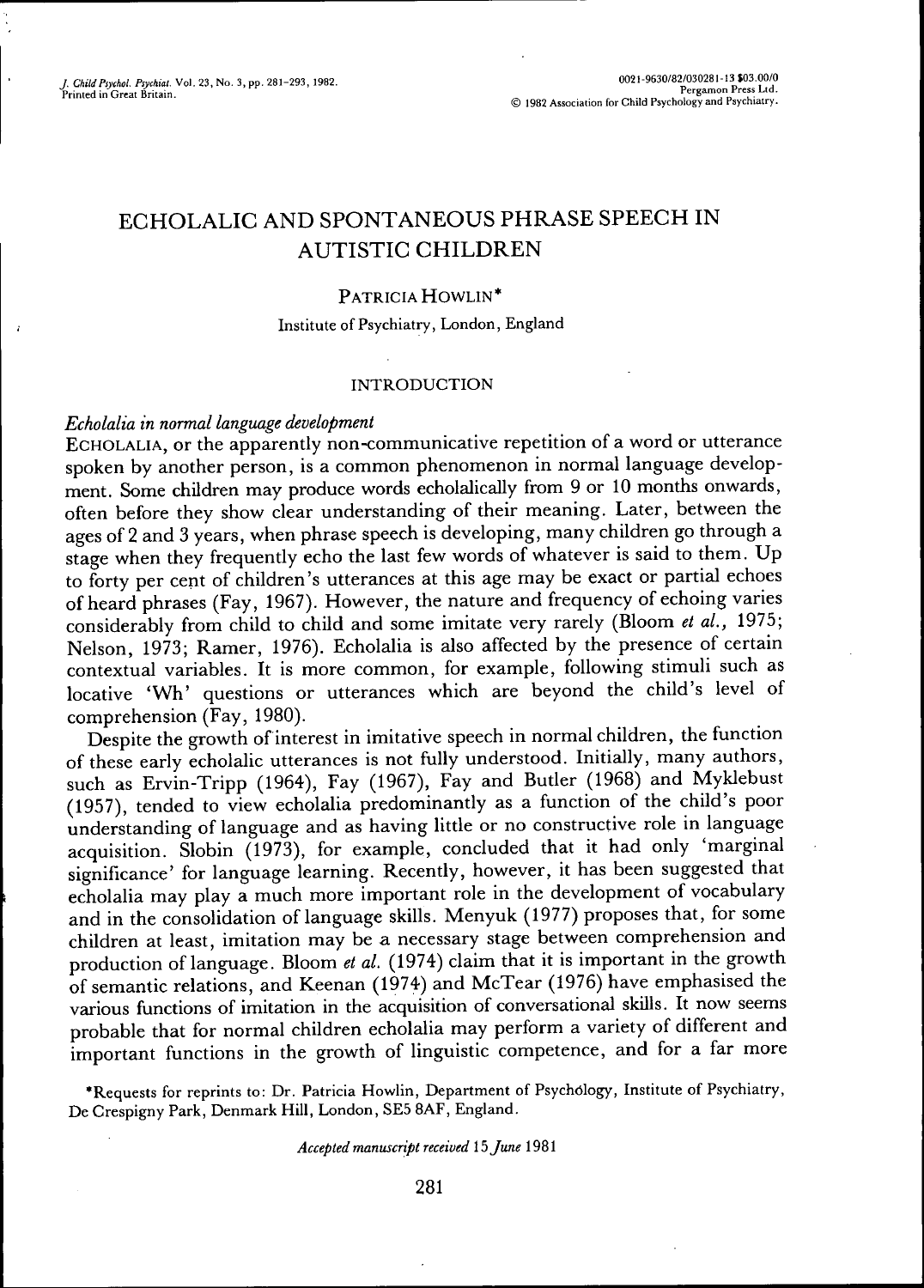detailed discussion of imitation in normal children, the reader is referred to the excellent reviews of Prutting and Connolly (1976), Clark (1977) and Menyuk (1977).

### *Echolalia in autism*

Whatever its functions, echolalia in normal children is relatively short-lived, and by the age of two and a half to three years has usually disappeared (Van Riper, 1954; Slobin, 1968; Nakanishi and Owada, 1973).

More prolonged echolalia is almost always associated with some form of language retardation. It is often marked, for example, in the speech of mentally handicapped, autistic and dysphasic children, all of whom show varying degrees oflanguage delay (Baltaxe and Simmons, 1975; Fay, 1980; Schuler, 1979).

Non-communicative echolalia is particularly striking in the speech of autistic children. Kanner (1946) considered echolalia, or meaningless repetition of speech, to be one of the major identifying features of autism, and Rutter (1966) found that echolalia was the most common abnormality in the speech of verbal autistic children. Wing (1966) also remarked on the frequency of echolalic speech: "The last phrase or words of what is said are imitated, often with an identical inflection. . . . .Phrases tend to be repeated over and over again, with close mimicry, and the child does not answer questions but merely echoes them. . . ."

Not only is the frequency of echolalia in the speech of autistic children greater than in normal, mentally retarded or dysphasic children (Bartak *et al.,* 1975; Cantwell *et al.,* 1977; Cunningham, 1968; Cunningham and Dixon, 1961; Shapiro *et al.,* 1970), it has also been suggested that there is a qualitative difference between so called 'autistic' and 'normal' echolalia. Fay (1980), for example, writes that "in no other childhood condition is echolalia observed of such late onset, such prolonged duration, such parasitic fidelity and such minimal benefit". However, despite many attempts to separate psychotic from non-psychotic echolalia (De Hirsch, 1967; Fay, 1969; Goldfarb *et al.,* 1972; Premack and Premack, 1974; Shapiro *et al.,* 1970; Shapiro and Lucy, 1978; Simon, 1975), no clear cut criteria have yet been developed to differentiate between different forms of echolalia (Schuler, 1979).

It is also unclear whether autistic echolalia is a pathological form of speech as Simon (1975) suggests, or whether it is an early stage in the development of more normal language skills (Carr *et al.,* 1975; Phillips and Dyer, 1977).

Although much remains to be known about the nature and the functions of  $\mu$  echolalia in autistic children, the sheer frequency of their repetitive utterances has led a number of authors to suggest that echolalic speech may be syntactically more advanced than their spontaneous, generative speech. Thus, some children are reported as being entirely echolalic and as having no spontaneous speech at all (Wing, 1976), and others are described as repeating everything which is said to them, even whole conversations (Fay, 1973; Ricks and Wing, 1975). Ricks and Wing (1975) make the point that the distinction between echolalic and spontaneous speech should be born in mind when evaluating the level of language development of an autistic child, lest echolalic utterances alone give a distorted impression of the child's ability. However, firm evidence that the echolalic utterances of autistic children surpass their spontaneous utterances in complexity is actually very limited.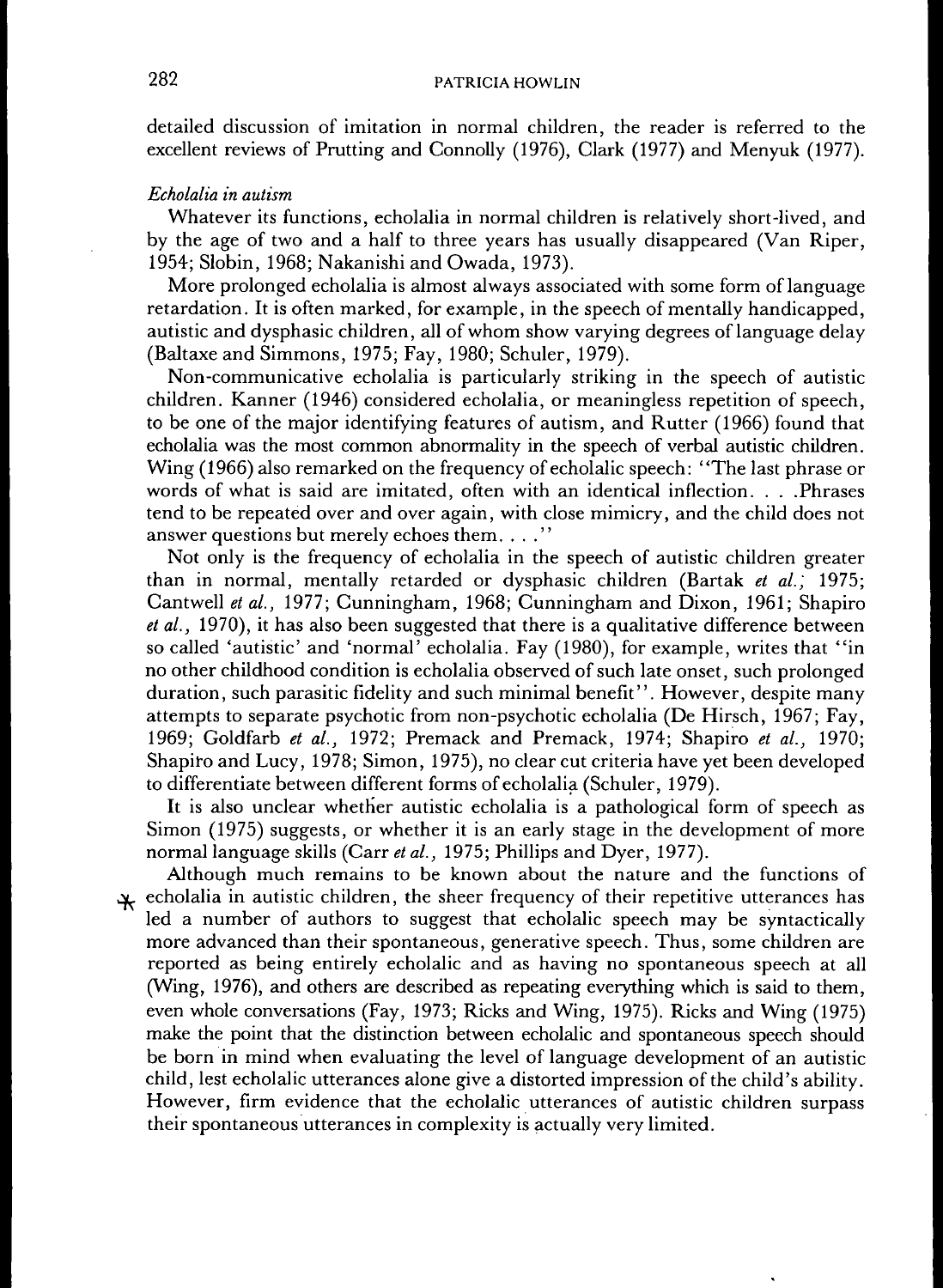### *Studies of spontaneous vs imitative speech in normal and handicapped children*

Studies of the relationship between echolalic and spontaneous utterances in normal children, both in experimental and naturalistic settings, have produced conflicting results. Some claim that imitation is in advance of spontaneous production (Fraser *et al.,* 1963; Nurss and Day, 1971; Turner and Rommetveit, 1967). Others suggest that imitation is restricted to structures which have already begun to appear in spontaneous speech (Ervin-Tripp, 1964; Rodd and Braine, 1970; Bloom *et al.,* 1975), whilst other work indicates that children tend to imitate more frequently in responses to utterances which are 'just a little beyond them' (Bloom *et al.,* 1974; Shipley *et al.,* 1969). The somewhat contradictory results of these studies have been fully discussed elsewhere (see Clark, 1977; Fay, 1980), but generally it seems probable, as Moerk (1977) suggests, that although specific constructions may first appear in imitation, they are then used in both imitation and spontaneous speech and finally in spontaneous speech alone.

However, it should be borne in mind that the varying results may be, in part, due to the different research strategies used, to differences in the types of echolalic responses studied, or to differences in the children themselves. Whether Moerk's conclusions are true of all normal children still has to be established.

The outcome of research with handicapped children has also produced differing results (Fay, 1980). Lovell and Dixon (1967) found that mildly retarded children were able to imitate sentence structures before they could use such structures spontaneously. In contrast, work by Berry and Taylor (1976) suggested that when scoring artefacts were removed, the complexity of spontaneous and imitated utterances in severely subnormal children was very similar. On the other hand, studies by Graham (1970) and Menyuk (1969) indicated that the imitations of mildly retarded and language-delayed children were *less* complex than their spontaneous utterances.

In view of the contradictory findings with both handicapped and normal children, the present study examined the speech of autistic children in an attempt to determine whether the complexity of their echoed phrases did, in fact, exceed the level of their spontaneous, communicative utterances.

### DESCRIPTION OF THE STUDY

### *The children*

Twenty-six autistic boys were involved in the analysis. All were seen by consultant psychiatrists or psychologists from the Maudsley Hospital, London, and were diagnosed according to the criteria of Rutter (1971). These are:

- (1) Onset before 30 months.
- (2) A severe impairment of social skills which is out of keeping with the child's intellectual level.
- (3) Severe delays and abnormalities in the development of expressive language and impairment of receptive language skills which are, again, out of keeping with the child's intellectual level.
- (4) "Insistence on sameness" and the presence, at least in older children, of ritualistic, obsessive or manneristic behaviours.

None of the children were severely mentally retarded or suffered from obvious neurological defects. Their mean non-verbal I.Q., as measured by the WISC or Merrill Palmer Scales, was 87.8 (range, 68-130). The mean age was 8.61 years (range, 3 years 5 months-12 years 3 months).

All the children lived at home with their parents, and none were institutionalized.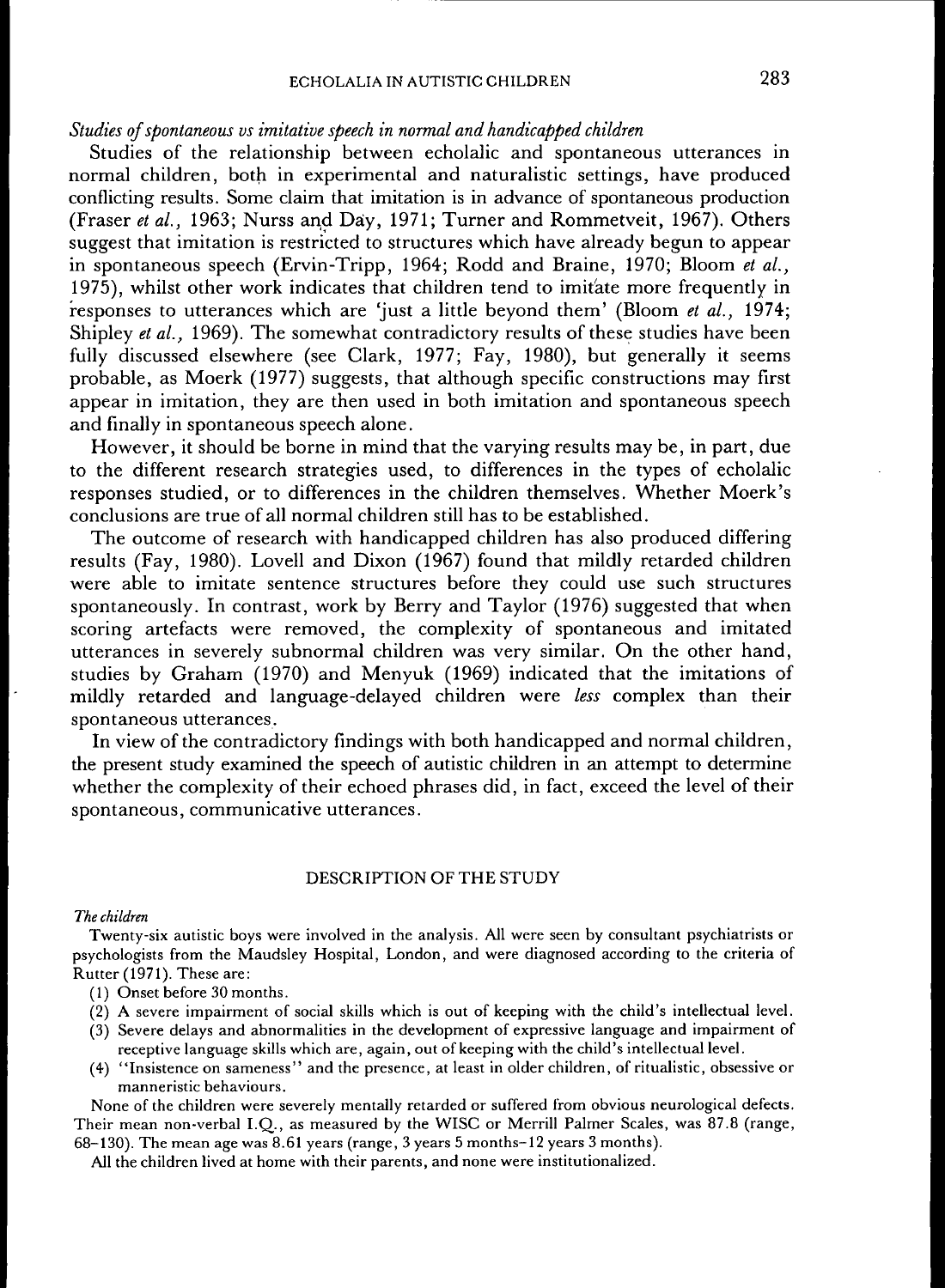## 284 **PATRICIA HOWLIN**

Each of the children studied used at least occasional phrase speech (i.e. combinational utterances of 2 or more words), and all used both echolalic and spontaneous speech. However, the range oflanguage ability varied greatly, from children who used only a few simple phrases (of two to three words in length) to those using complex sentence structures. Because of this variability in language level, which did not relate directly either to age or I.Q,., the children were divided into 3 groups approximating to the 'Language Stages' described by Brown (1973). These stages are based on the mean morpheme length (M.L.U.) of a child's spontaneous utterances.

Group 1 comprised 12 children with M.L.U.'s\* of below 3.50 morphemes (i.e. at Brown's Language Stages I-III). Group 2 consisted of 8 children with an M.L.U. of 3.50-4.50 morphemes (i.e. at Language Stages IV and V). Group 3 consisted of 6 children whose mean length of utterances was 5.00 morphemes or greater. Details of the children in each group are presented in Appendix I.

#### *The collection of speech samples*

Amongst the studies cited in the Introduction, some have made use of elicited imitation, whilst others have assessed imitation in more naturalistic settings. Both techniques have many advocates, Eilthough both have their drawbacks, and it is probable, as Donaldson and Wales (1970) suggest, that neither is entirely adequate. Because there is some evidence that language-handicapped children perform less well in a formal testing situation (Dever, 1972; Miller and Yoder, 1974; Prutting *et al.,* 1975) and because of the particular difficulties inherent in testing autistic children (Aipern, 1967), it was decided, for the purpose of the present study, to collect all speech samples during unstructured settings at home.

This method of sampling was used as we wished to assess both the frequency and complexity of echolalia used by the children. Imitations were not deliberately elicited since this is hardly necessary with most autistic children. Instead, only unprompted, non-communicative echoes were analysed. The decision to restrict the analysis to non-elicited echoes was taken since prompted echoes to parental cues were often deliberately corrected and reinforced by the parent until the child was able to respond immediately and correctly to the prompt. This technique of deliberately prompting correct echoes was used as a language training technique by many parents and was, therefore, not considered as a reliable guide to the child's level of non-elicited echolalia.

Mothers were asked to interact in as normal a way as possible with their children, and their verbal and non-verbal interaction was recorded over a 1<sup>1</sup>/<sub>2</sub>-hour period (see Hemsley *et al.,* 1978). Although the effects of an outside observer on family interaction are difficult to ascertain (Johnson and Bolstad, 1973), attempts to minimise the effects on the family were made by ensuring that recordings were not begun until the families had become familiar with the observer and were used to his presence in the home. The short-term stability (over periods ranging from 1-2 weeks to 6 months) of the measures indicated that patterns of interaction showed little variation over time, and, on the whole, the autistic children showed much less interest in the observer than would normal children (Howlin *et al.,* 1973). From the 1 $\frac{1}{2}$ -hour recording period, the central  $\frac{1}{2}$ -hour period was chosen for transcription since this period was shown to provide highly stable and reliable estimates of the language used by both mothers and children over longer periods of time (Howlin *et al.,* 1973). In each of the three groups of children the number of echolalic and spontaneous phrases used was assessed and the mean morpheme length of spontaneous and echolalic phrases compared. The number of morphemes and simple transformations used in both spontaneous and echolalic utterances was also calculated. In addition, the proportions of spontaneous and echolalic speech used by the children were measured.

#### *The analysis oflanguage usage*

Definitions of echolalia or imitative speech have tended to vary from study to study and occasionally have been omitted entirely, thus making comparisons between studies difficult. For the purpose of the present analysis, echolalic utterances were defined as meaningless, non-communicative repetitions of others' speech or stereotyped repetitions of the child's own utterances. Imitations which were deliberately prompted or elicited by the child's mother were *not* included in this category since they were considered to perform a communicative role. Inter-rater agreement for the different categories of echolalia ranged from 92 to 100%.

The frequency of children's spontaneous utterances was also assessed [see Cantwell *et al.* (1977) for

'Echolalic utterances were not taken into account in this initial calculation of M.L.U.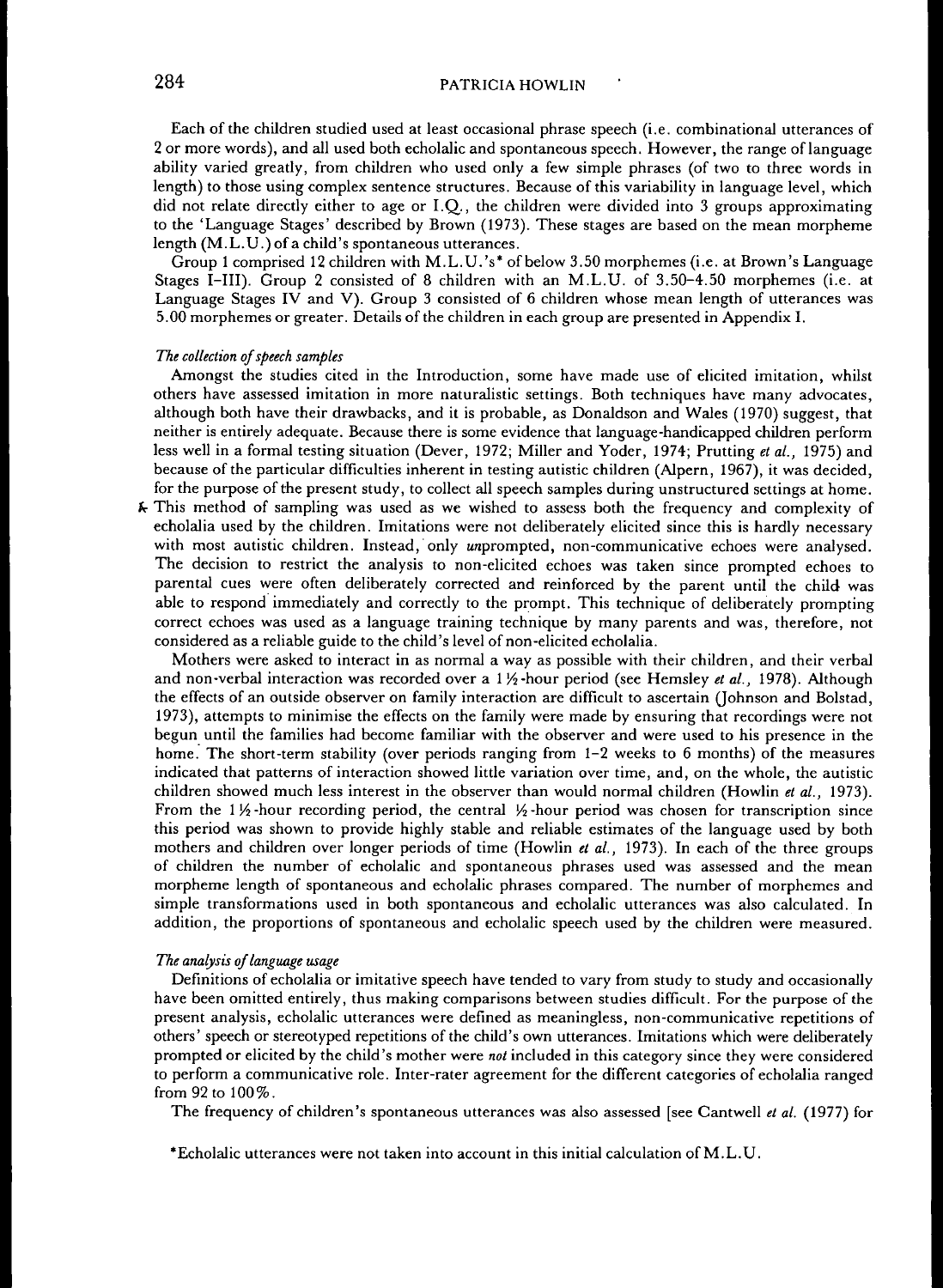full details]. Spontaneous utterances were defmed as utterances which were non-echoed and used communicatively. They comprised: questions, answers, directions and commands, informationgiving remarks, and automatic (or 'intraverbal') responses. All categories reached a level of agreement between independent raters of 94-100%. Gorrelations with the Reynell Language Scales (Reynell, 1969) and children's use of socialized speech ranged from 0.60 to 0.81.

The short-term stability of all the measures of language usage employed was high, ranging from 0.71 to 0.85 over two occasions, 6 months apart. (See Appendix II for definitions and examples of the language categories used.)

#### *The analysis oflanguage level*

The structures chosen for the analysis of the children's utterances were the level of phrase speech and the frequency of simple morpheme and transformational rules which are known to appear early in normal language development (Brown, 1973; De Villiers and De Villiers, 1973). (See Table 1 for details.)

|                 | TABLE 1. ANALYSIS OF LANGUAGE LEVEL: STRUCTURES RATED                                                                                                                                                                                      |
|-----------------|--------------------------------------------------------------------------------------------------------------------------------------------------------------------------------------------------------------------------------------------|
| Morphemes       | Present progressive (ing)<br>3rd person singular $(s)$<br>3rd person regular past (ed)<br>3rd person irregular past<br>Plural (s)<br>Possessive (s)<br>Pronouns + case<br>Prepositions<br>Articles<br>Adverbial and adjectival inflections |
| Transformations | Imperative<br><b>Ouestion-inversion</b><br>'Wh'-question<br>Negation<br>Auxiliary<br>Copula<br>'Do'-support                                                                                                                                |

Mean morpheme length of utterance was used to assess the level of phrase speech, and this was calculated using the criteria suggested by Brown (1973). Mean morpheme length, rather than simply  $\hat{ }$ the number of words in an utterance, was used since this gives a more accurate estimate of the child's use of syntactic rules. The reliability and validity of the measures used to assess the language of autistic children as well as the rationale for choosing them has been fully described in previous papers (Cantwell et al., 1977; 1979).

Briefiy, however, the measures of syntactical complexity used showed high levels of agreement (of 80-100%) between independent raters; they showed good short-term stability (rho =  $0.93-0.96$ when language assessments were made on 2 occasions, 6 months apart); and there were high correlations with standard tests of expressive language (correlations with the Reynell Expression Scale ranged from 0.85 to 0.95).

#### RESULTS

Because of the small size of the groups and the relatively large variation within groups, non-parametric procedures (the Wilcoxon Matched-Pairs Signed Ranks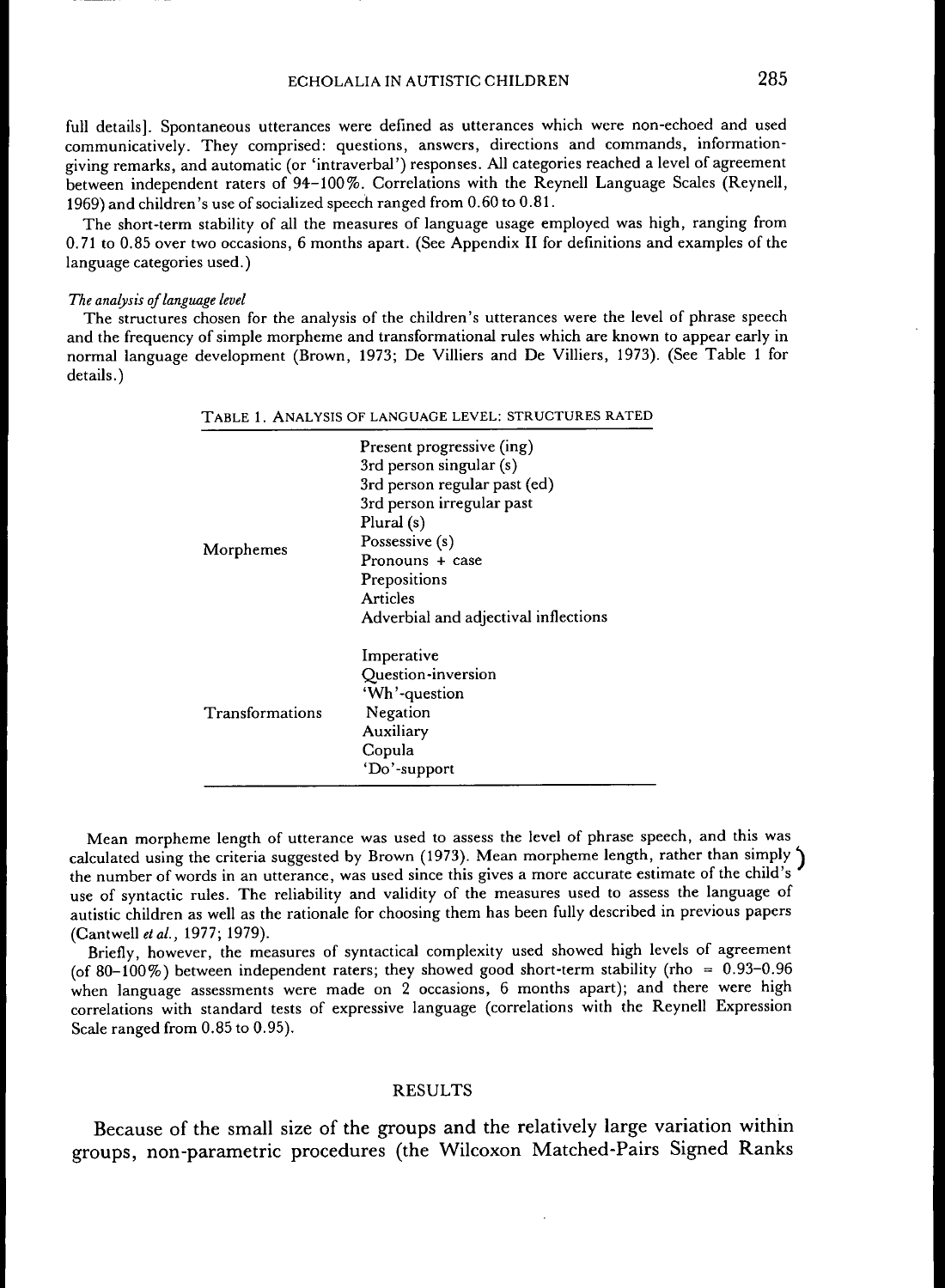Test and the Mann-Whitney *U* Test) were used to compare differences between echolalic and spontaneous utterances.

## *Language level in spontaneous and echoed utterances*

The main results of the study are summarised in Table 2. It is apparent that, overall, there are few significant differences between the length or complexity (as measured by numbers of morphemes or transformations per utterance) of children's echoed or non-echoed phrases. However, the relationship between echolalic and spontaneous phrase speech tends to vary according to the child's level of language ability.

|                              |                                           | Spontaneous<br>phrases |                                            | Echoed<br>phrases |                                        |            |
|------------------------------|-------------------------------------------|------------------------|--------------------------------------------|-------------------|----------------------------------------|------------|
|                              | Level of speech                           |                        | Mean (Range) Mean (Range)                  |                   |                                        | T          |
| Group I                      |                                           |                        |                                            |                   |                                        |            |
| (M.L.U. < 3.5)               | M.L.U.f                                   | 2.65                   |                                            |                   | $(1.1-3.4)$ 3.35 $(2.6-4.4)$ $T = 4.0$ | (P< 0.01)  |
| $n = 12$                     | Mean no. morphemes $\pm$<br>per utterance |                        | 1.42 $(0 -2.4)$ 1.36 $(0 -1.9)$ $T = 12.5$ |                   |                                        | (No Sig.)  |
|                              | Mean no. transformations<br>per utterance | 0.28                   |                                            |                   | $(0 - 0.75)$ 0.71 $(0 - 0.9)$ $T = 8$  | (No. Sig.) |
| Group II                     |                                           |                        |                                            |                   |                                        |            |
| $(M.L.U. 3.5-5.0)$ $M.L.U.†$ |                                           | 4:05                   |                                            |                   | $(3.5-4.7)$ 3.88 $(3.0-6.0)$ $T = 8$   | (No Sig.)  |
| $n = 8$                      | Mean no. morphemes#<br>per utterance      |                        | 1.19 $(1 -1.9)$ 1.58 $(0.5-8.0)$ $T = 8$   |                   |                                        | (No. Sig.) |
|                              | Mean no. transformations<br>per utterance | 0.72                   |                                            |                   | $(0.2-1.3)$ 0.67 $(0 -1.9)$ $T = 10$   | (No Sig.)  |
| Group III                    |                                           |                        |                                            |                   |                                        |            |
| $(M.L.U. = > 5.0) M.L.U.$    |                                           | 5.6                    |                                            |                   | $(5.0-6.2)$ 4.33 $(3.0-5.6)$ $T = 1$   | (No Sig.)  |
| $n = 6$                      | Mean no. morphemes#<br>per utterance      | 1.69                   |                                            |                   | $(1.7-2.5)$ 1.28 $(0.5-3.0)$ $T = 3$   | (No Sig.)  |
|                              | Mean no. transformations<br>per utterance | 0.97                   |                                            |                   | $(0.2-1.7)$ 0.41 $(0 -0.7)$ T = 2.5    | (No Sig.)  |

| TABLE 2. DIFFERENCES BETWEEN THE LEVEL OF SPONTANEOUS AND ECHOLALIC PHRASE-SPEECH IN |  |
|--------------------------------------------------------------------------------------|--|
| AUTISTIC CHILDREN (BASED ON 1/2 - HOUR TRANSCRIPTS)                                  |  |

Tvalue of Wilcoxon Matched-Pairs Signed Ranks Test.

 $+M.L.U.$  refers to total numbers of words *and* bound morphemes or inflections [e.g. (s) plural, (ing) etc. per utterance] [See Brown (1973) for the rules followed in calculating M.L.U.].

 $\pm$ Mean no. morphemes refers to the number of bound morphemes, or inflections, and other morpheme rules described in Table 1. In 2 cases, children using utterances of 1-3 words did not use any *bound* morphemes or transformational rules, hence the range from 0 upwards.

Thus, amongst the first group of children (whose M.L.U. ranged from 1.1 to 3.4 morphemes) the average length of echoed phrases was found to be significantly greater than their spontaneous utterances. In fact, apart from one child, *all* the children in this group used longer echolalic than spontaneous phrases. There were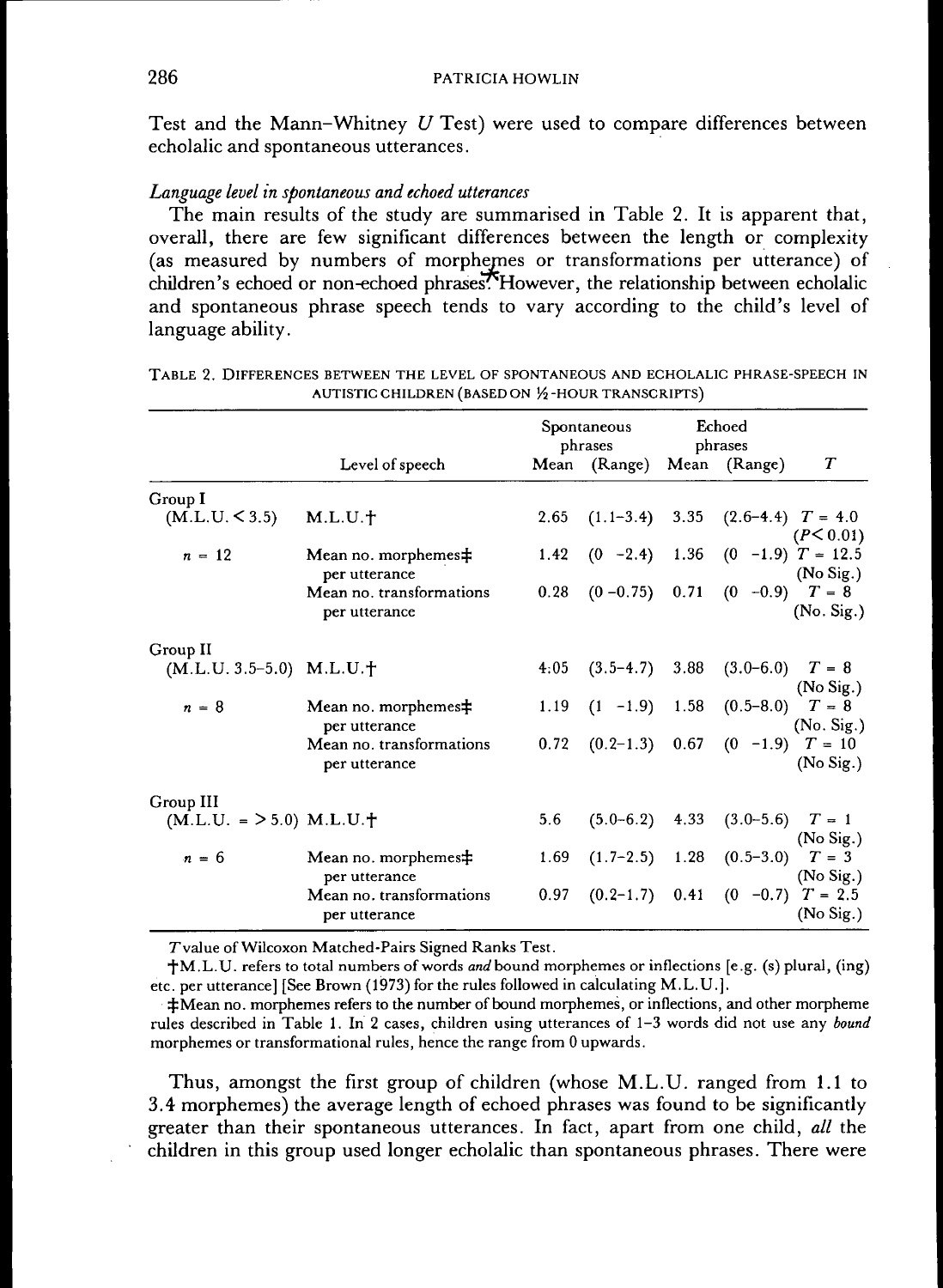no significant differences in the mean numbers of morpheme rules or transformations used per utterance in either their echolalic or spontaneous speech.

In the middle group of children  $(M.L.U.$  ranging from 3.5 to 4.7 morphemes), the lengths of echoed and non-echoed phrases were very similar. Only one of the eight children in this group used longer echolalic than spontaneous phrases and there was no significant difference in mean utterance lengths for the group as a whole. There were no significant differences in the proportion of morphemes or tranformations used in echoed or spontaneous speech.

In the third group of children (M.L.U. greater than 5.0 morphemes) the difference in the length of their spontaneous and echolalic utterances was, again, non-significant. However, in contrast to the first group of children, only one child used longer echolalic than spontaneous phrases. For all the other children, spontaneous remarks were consistently longer than their echolalic remarks.

|                                           | Percentage spontaneous<br>utterances |             | Percentage echolalic<br>utterances |          |                      |  |
|-------------------------------------------|--------------------------------------|-------------|------------------------------------|----------|----------------------|--|
| Group                                     | Mean                                 | (Range)     | Mean                               | (Range)  | $\tau\cdot$          |  |
| Group I<br>(M.L.U.< 3.5)<br>$n = 12$      | 51.08                                | $(14 - 83)$ | 17.33                              | $(1-41)$ | $T = 2$<br>(P< 0.01) |  |
| Group II<br>$(M.L.U. 3.5-5.0)$<br>$n = 8$ | 67.63                                | $(40 - 95)$ | 18.00                              | $(1-55)$ | $T = 1$<br>(P< 0.05) |  |
| Group III<br>(M.L.U. > 5.0)<br>$n = 6$    | 82.83                                | $(70 - 94)$ | 8.33                               | $(3-14)$ | $T = 0$<br>(P< 0.05) |  |

TABLE 3. PROPORTIONS OF SPONTANEOUS AND ECHOLALIC UTTERANCES IN THE SPEECH OF AUTISTIC CHILDREN (BASED ON  $\frac{1}{2}$ -HOUR TRANSCRIPTS)

'Value of 7"in Wilcoxon Matched-Pairs Signed Ranks Test.

## *The frequency of spontaneous and echolalic utterances*

Although the lengths of spontaneous and echoed remarks did not generally differ significantly except in the first group of children, the relative proportions of these utterances in the children's speech showed marked differences. In each group, echolalic utterances were significantly less frequent than spontaneous utterances (see Table 3). Moreover, the relative frequency of echolalic utterances was found to decrease steadily with language level. Thus, in the first group of children 51% of their speech was spontaneous and 17% was non-communicative echolalia; in the second group the overall proportion of spontaneous utterances was 67%, with 18% of echolalic utterances; and in the most advanced group the proportion of spontaneous utterances was 83 %, while echolalic utterances had fallen to 8 %.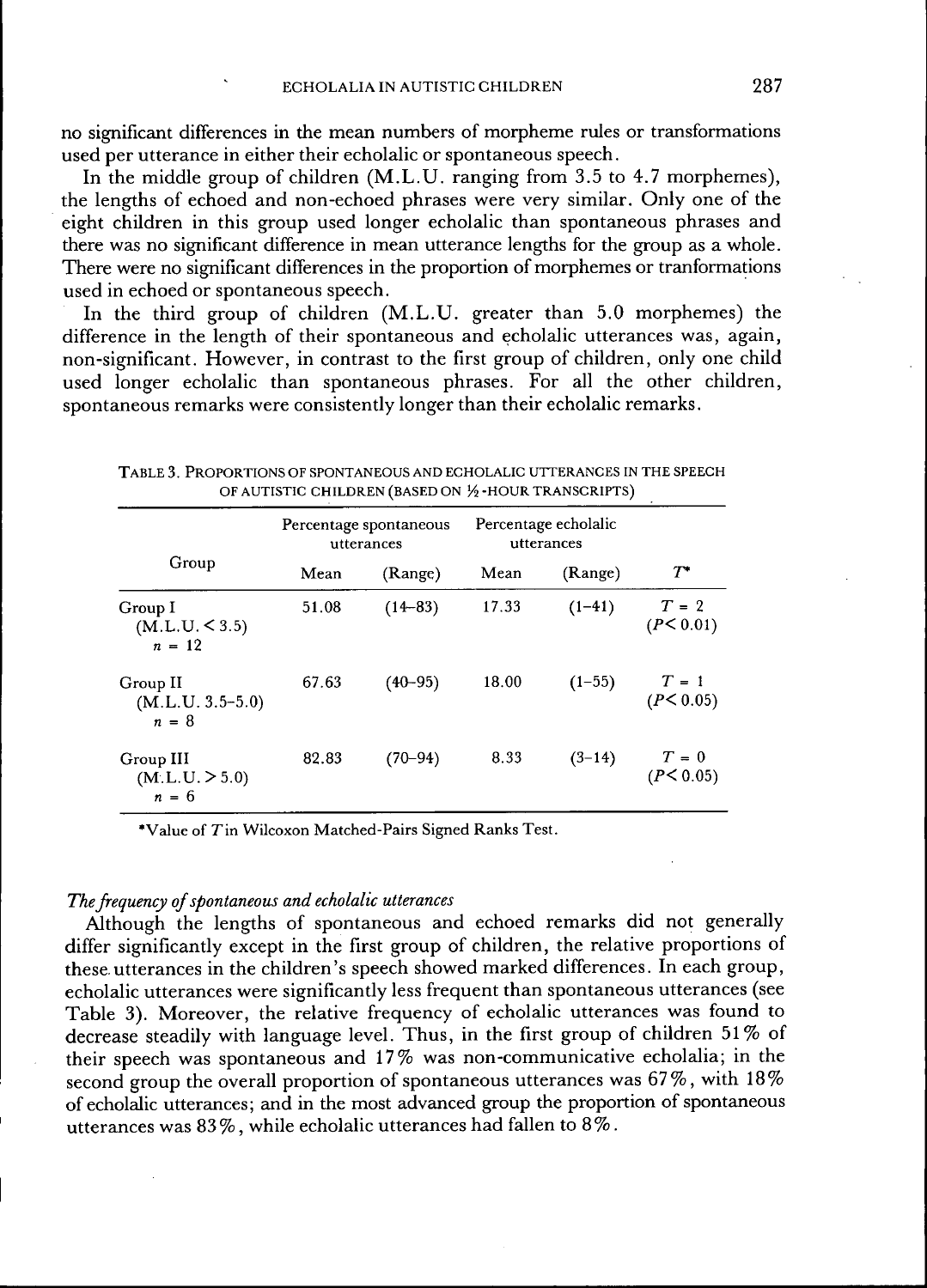## 288 PATRICIA HOWLIN

#### DISCUSSION

The results of this study indicate that the relationship between echolalic and spontaneous utterances in the speech of autistic children varies according to their level of language competence.

In children who are using very simple phrase speech, that is, children whose average length of utterance is 3 morphemes or less, echolalic utterances are likely to be significantly longer than their spontaneous remarks. The actual size of the difference is small (the M.L.U. of echoed phrases being 3.35, whilst M.L.U. of spontaneous utterances is 2.65), but it should be noted that this group of children was the largest in the study and comprised  $46\%$  of the total sample. In assessing children of this level, therefore, it is most important, as Ricks and Wing (1975) suggest, to differentiate clearly between their echolalic and spontaneous utterances if their language level is to accurately assessed.

As spontaneous language develops, however, the relationship between echolalic and spontaneous speech begins to change. The length of echolalic utterances changes only slightly across groups (rising from 3.35 M.L.U. in Group I to 4.33 M.L.U. in Group III), whereas spontaneous utterances more than double in length (from 2.65 M.L.U. in Group I to 5.6 M.L.U. in Group III). Moreover, whilst the complexity of spontaneous utterances (as measured by the average number of bound morpheme or transformational rules used per utterance) increases steadily from Group I to Group III children, echoed phrases show no consistent rises in complexity. Differences between the lengths of echolalic and spontaneous utterances in Groups II and III do not reach significance. However, whereas 11 out of 12 children in Group I used longer echolalic than spontaneous remarks, this was true of only 2 out of the 14 children in Groups II and III.

The other finding to emerge from this study is that echolalia in autistic children, although much more frequent than in normal children of similar age (Shapiro et al., 1970), is less marked than is sometimes assumed. Of the 26 children in the present study, none was entirely echolalic and only 2 of the children used a higher proportion of echolalic than spontaneous speech. Rates of echolalia were higher amongst the more linguistically handicapped children, but even in this group the frequency of spontaneous utterances was significantly higher than the frequency of echoed remarks. As the children's language ability inereased, the frequency of echolalia declined markedly.

Since the role of echolalia in the development of language in normal children is still obscure (Fay, 1980), it is not within the scope of the present study to determine whether echolalia in autistic children performs a similar function or is of a very different nature to 'normal echoing'. However, it does seem that the relationships between echolalic and spontaneous speech in the autistic children studied shows at least a similar *pattern* to that found in normal children. Nakanishi and Owada (1973), for example, in a longitudinal study of normal children between 1 and 3 years of age, found that echolalic vocabulary developed along with spontaneous vocabulary for a time, but that as the children's capacity for generating spontaneous sentences grew, echolalia began to decline.

It may well be that the autistic echolalia is not simply a pathological symptom but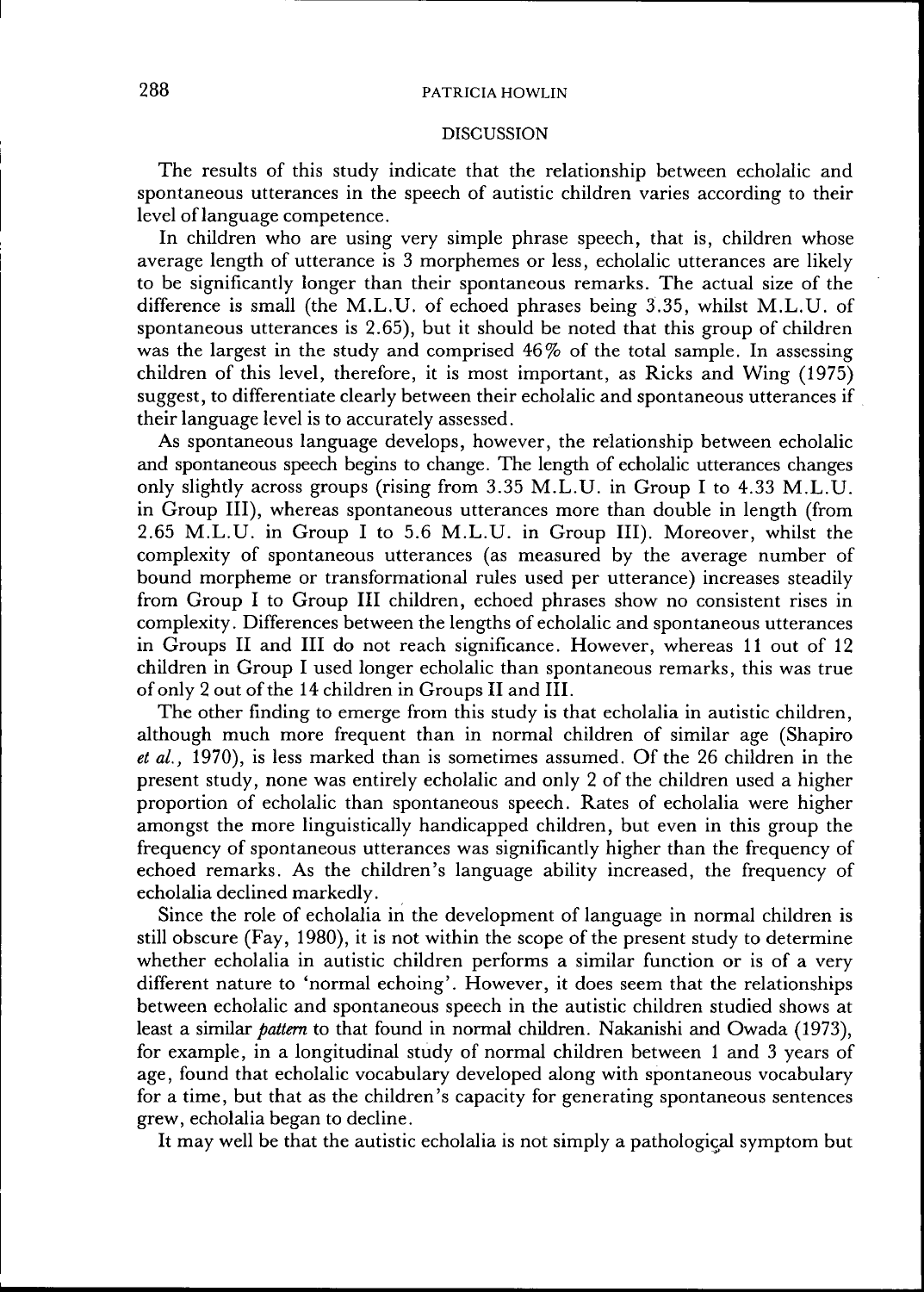that it is, as Phillips and Dyer (1977) suggest, a late onset form of normal imitadon and as such should be considered as an important stage of language acquisition. Gertainly, studies of language intervention with autistic children indicate that those who are echolalic when treatment begins are most likely to make progress (Rutter, 1980; Howlin, 1981).

In summary, it seems that significant differences between echolalic and spontaneous utterances are likely to be found in children who are using only very simple phrase speech. Such differences are fairly small, but nevertheless almost all children at this level used significantly longer echolalic than spontaneous remarks. The possible discrepancy between echolalic and spontaneous remarks should, therefore, be taken into account in any linguistic assessment of autistic children at this stage of language development. As children improve in their use of phrase speech, however, echolalic utterances do not show a concomitant rise in length or complexity. Differences between spontaneous and echolalic utterances in children at higher levels of language development are non-significant. However, for die majority of children using utterances greater than 3 morphemes in length, spontaneous utterances are longer than their echolalic utterances. There is no evidence that at this stage echolalic remarks will give a highly distorted over-estimate of the child's true language ability.

It also appears that the frequency of echoing in autistic children is less than is often assumed, although this, too, varies with the child's level of language development, and declines steadily as linguistic competence improves.

#### SUMMARY

The study investigated the syntactical level of spontaneous and echolalic utterances of 26 autistic children at different stages of phrase-speech development. In children using very brief utterances, echolalic phrases were significantly longer than their spontaneous speech. At higher levels of language development there were no significant differences between the lengths of echoed and spontaneous utterances. The frequency of echolalic phrases in children's speech was also found to be significandy less than the frequency of their spontaneous remarks, and the frequency of echolalic utterances declined as children advanced in linguistic competence.

*Acknowledgement—This* study arose from a collaborative project on the home-based treatment of autistic children. It was supported by a grant from the Department of Health and Social Security to Professor M. Rutter, Dr. M. Berger, Dr. L. Hersov and Dr. W. Yule. Mrs. R. Hemsley and Mrs. D. Holbrook were also key workers in the study.

I am grateful to Professor Rutter for his help in preparing the early drafts of this paper.

#### REFERENCES

ALPERN, G. D. (1967) Measurement of "untestable" autistic children. *J. abnorm. Psychol.* 6, 478-486. BALTAXE, C. A. and SIMMONS, J. Q. (1975) Language in childhood psychosis: a review./ *Speech Hear. Disorders* 40, 439-458.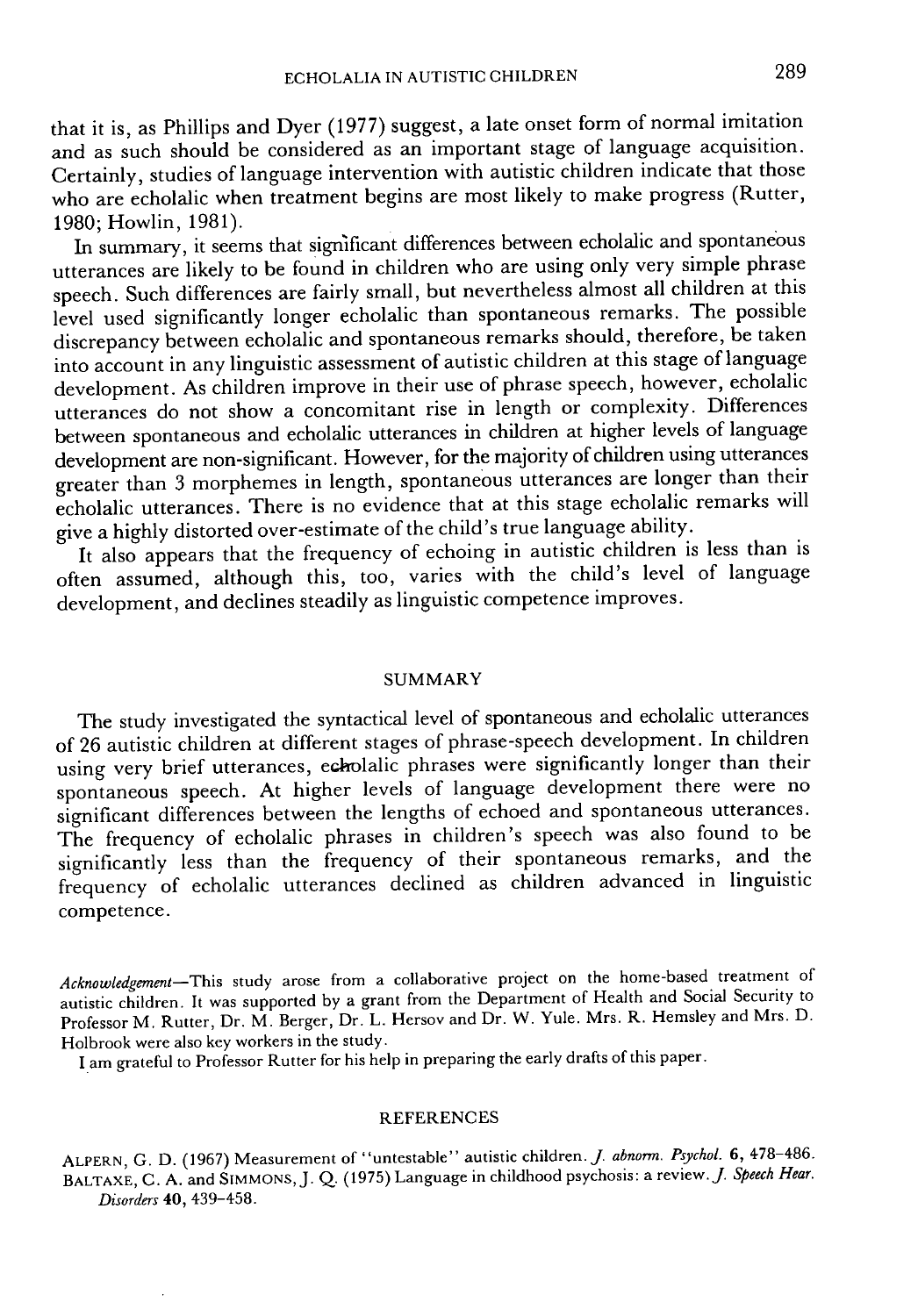- BARTAK, L., RUTTER, M. and COX, A. (1975) A comparative study of infantile autism and specific developmental receptive language disorder,—I, The children, *Br.J. Psychiat.* **126,** 127-145.
- BERRY, P. B. and TAYLOR, J. (1976) Elicited imitation and production of language by severely subnormal children. *Lang. Speech* 19, 160-172.
- BLOOM, L., HOOD, L. and LIGHTBORN, P. (1974) Imitation in language development: If, When and Why. *Cognitive Psychol.* 6, 380-420.
- BLOOM, L., MILLER, P. and HOOD, L. (1975) 'Variation and reduction as aspects of competence in language development,' In *Minnesota Symposia on Child Psychology,* No, 9 (Edited by PICK, A, D,), University of Minnesota Press, Minnesota,
- BROWN, R, *(1973) A First Language: The Early Stages.* George Allen & Unwin, London,
- GANTWELL, D, P,, BAKER, L, and RUTTER, M . (1979) Families of autistic and dysphasic children,—I, Family life and interaction patterns, *Archs gen. Psychiat.* 36, 682-688,
- CANTWELL, D., HOWLIN, P. and RUTTER, M. (1977) The analysis of language level and language function. *Br.J. Dis. Comm.* **12,** 119-135,
- GARR, E., SCHREIDMAN, L. and LOVAAS, O. I. (1975) Control of echolalic speech in autistic children. / *abnorm. Chitd Psychol. 3,* 331-352,
- GLARK, R, (1977) Whats the use of imitation?/ *Child Lang.* 4, 341-358,
- GUNNINGHAM, M, A, (1968) A comparison ofthe language of psychotic and non-psychotic children who are mentally retarded,/ *Child Psychol. Psychiat.* 9, 229-244,
- GUNNINGHAM, M. A. and DIXON, C. (1961) A study of the language of an autistic child. *J. Child* Psychol. Psychiat. 2, 193-202. *Psychol. Psychiat.* 2, 193-202,
- DE HIRSGH, K, (1967) Differential diagnosis between aphasic and schizophrenic language in children / *Speech Hear. Dis.* 32, 3-10,
- DE VILLIERS, J. and DE VILLIERS, P. (1973) A cross-sectional study of the acquisition of grammatical  $\frac{d}{dx}$ morphemes in child speech. *J. Psycholing. Res.* 2, 267-278.
- DEVER, R. (1972) A comparison of the results of a revised version of Berko's test of morphology with the free speech of mentally retarded children. *J. Speech Hear. Res.* 15, 169-178.
- DONALDSON, M. and WALES, R. J. (1970) On the acquisition of some relational terms. In *Cognition* and the Development of Language (Edited by HAYES, J. R.). Wiley, New York. *and the Development of Language {EdkedhyH Ay ES,].* R.). Wiley, New York.
- ERVIN-TRIPP, S. (1964) Imitation and structural change in children's language. In *New Directions in the Study of Language (Edited* by LENNEBERG, E.). M.I.T, Press, Gambridge,
- EAY, W, H , (1967) Ghildhood echolalia: a group study of late abatement. *Folio—Phoniat.* 19, 297-
- FAY, W. H. (1969) On the basis of autistic echolalia. J. Commun. Dis. 2, 38-47. FAY, W. H. (1965) On the basis of autistic echolalia, *J. Commun. Dis.* 2, 38-47,<br>FAY, W. H. (1973) On the echolalia of the blind and of the autistic still.
- FAY, W, H , (1973) On the echolalia of the blind and of the autistic child, / *Speech Hear. Res.* 16,
- FAY, W. H. (1980) Aspects of language. In Emerging Language in Autistic Children (Edited by FAY, W. H. and SGHULER, A, L,), Edward Arnold, London,
- FAY, W. H. and BUTLER, B. (1968) Echolalia, I.Q., and the developmental dichotomy of speech and language systems,/ *Speech Hear. Dis.* 31, 365-371,
- FRASER, G,, BELLUGI, U, and BROWN, R, (1963) Gontrol of grammar. In imitation comprehension and production,/ *verb. Learn, verb. Behav.* 2, 121-135,
- GRAHAM, N, G, (1970) The language of educationally subnormal children. Final report; School of Education, University of Birmingham,
- GOLDFARB, W,, GOLDFARB, N,, BRAUSTEIN, P, and SCHOLL, H, (1972) Speech and language faults of schizophrenic children,/ *Autism Child Schiz.* 23, 219-233,
- HEMSLEY, R., HOWLIN, P., BERGER, M., HERSOV, L., HOLBROOK, D., RUTTER, M. and YULE, W. (1978) Treating autistic children in a family context. In *Autism: Reappraisal of Concepts and Treatment* (Edited by RUTTER, M, and SCHOPLER, E,), pp, 379-412, Plenum, New York,
- HOWLIN, P. (1981) The effectiveness of operant language training with autistic children. *J. Autism devlDis.* 11,89-106,
- HOWLIN, P., CANTWELL, D., MARCHANT, R., BERGER, M. and RUTTER, M. (1973) Analysing mothers' speech to young autistic children: a methodological study. *J. abnorm. Child Psychol.* 1, 317-339,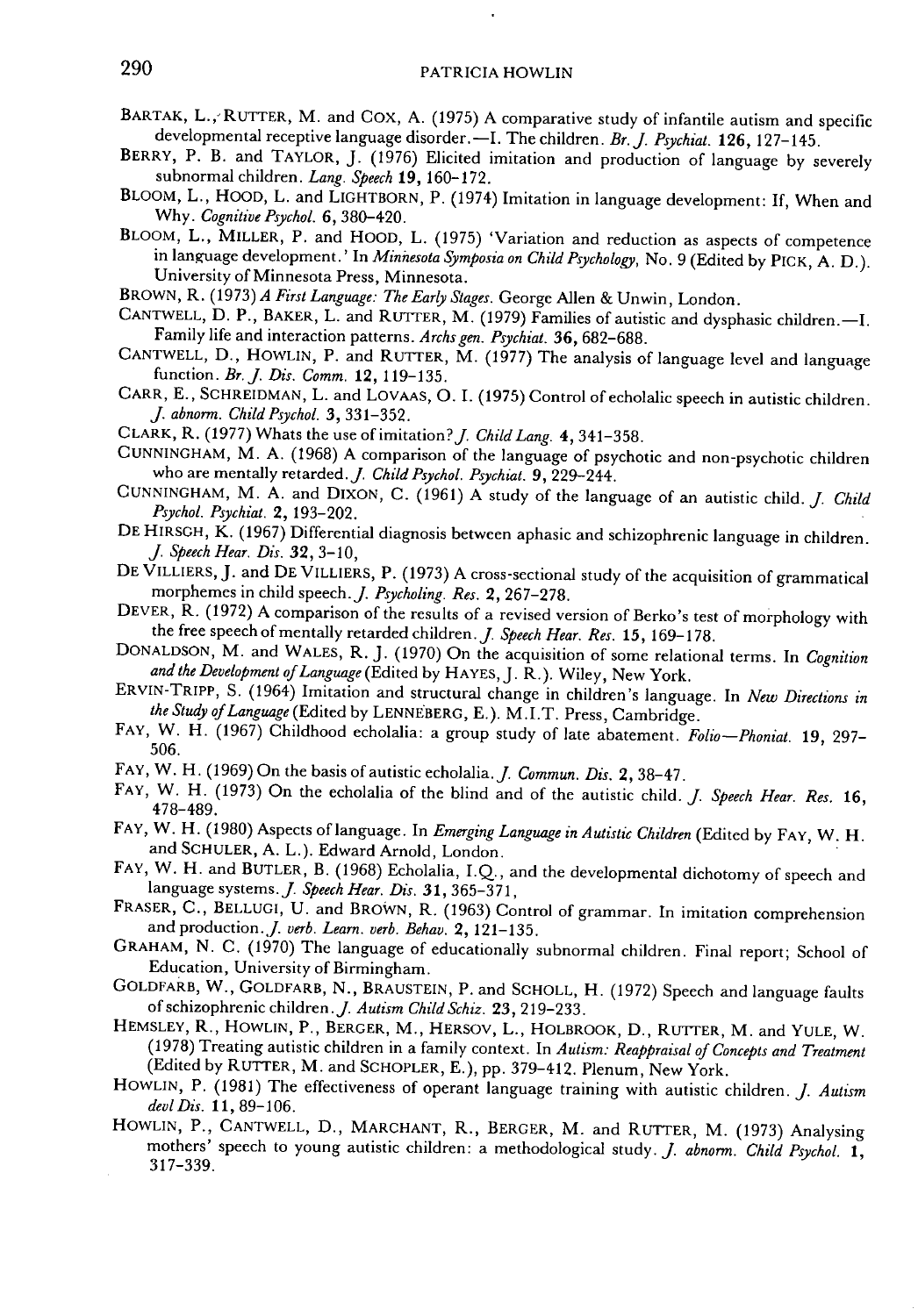- JOHNSON, S, M, and BOLSTAD, O, D, (1973) Methodological issues in naturalistic observation: some problems and solutions for field research. In *Behavior Change: Methodotogy, Concepts and Practice* (Edited by HAMERLYNGK, L, A,, HANDY, L, G, and MASH, E, J,), Research Press, Ghampaign, Illinois,
- KANNER, L, (1946) Irrelevant and metaphorical language in early infantile autism. *Am. J. Psychiat.* **103,**242-246,
- KEENEN, E, (1974) Gonversational competence in children,/ *Child Lang.* 1, 163-183,
- LOVELL, K, and DiXON, E, M, (1967) The control of grammar in imitation, comprehension and production. *J. Child Psychol. Psychiat.* 8, 31-39.
- MCTEAR, M. F. (1976) Repetition in child language: imitation or creation? Paper presented at NATO Gonference on Psychology of Language, University of Stirling,
- MENYUK, P, (1969) *Sentences Children Use.* Research Monograph No, 52, M,I,T, Press, Gambridge, Mass.
- MENYUK, P, *(1977) Language and Maturation.* M,I,T, Press, Gambridge, Mass,
- MILLER, J. F. and YODER, D. E. (1974) An ontogenic language teaching strategy for retarded children. In *Language Perspective*—*Acquisition, Retardation and Intervention* (Edited by SGHIEFELBUSGH, R, L, and LLOYD, L, L,), pp, 505-528, Macmillan, London,
- MOERK, E, L, (1977) Processes and products of imitation: additional evidence that imitation is progressive,/ *Psycholing. Res.* 6, 187-202,
- MYKLEBUST, H. R. (1957) Babbling and echolalia in language theory. *J. Speech Hear. Dis.* 22, 356-360.
- NAKANISHI, Y. and OWADA (1973) Echoic utterances of children between the ages of one and three years,/ *verb. Leam. verb. Behav.* 12, 658-665,
- NELSON, K, (1973) Structure and strategy in learning to talk, *Monogr. Soc. Res. Child Dev.* 38, 1-2, Serial No, 149,
- NURSS, J. E. and DAY, D. (1971) Imitation, comprehension and production of grammatical structures. / *verb. Leam. verb. Behav.* **10,** 68-74,
- PHILLIPS, G. M. and DYER, C. (1977) Late onset echolalia in autism and allied disorders. Br. J. Dis. *Commun.* 12, 47-59,
- PREMACK, D. and PREMACK, A. J. (1974) Teaching visual language to apes and language deficient persons. In *Language Perspectives*—*Acquisition, Retardation and Intervention* (Edited by SGHIEFELBUSGH, R, L, and LLOYD, L, L,), pp, 347-376, Macmillan, London,
- PRUTTING, C. A. and CONNOLLY, J. E. (1976) Imitation: a closer look. *J. Speech Hear. Dis.* 41, 412-433. PRUTTING, C. A., GALLAGHER, T. and MULAC, A. (1975) The expressive portion of the N.S.S.T.
- compared to a spontaneous language sample,/ *Speech Hear. Dis.* 40, 40-48,
- RAMER, A, L, (1976) The function of imitation in child language,/ *Speech Hear. Res.* 19, 700-717,
- REYNELL, J. (1969) Reynell Developmental Language Scales. N.F.E.R. Publishing Co., Windsor, England.
- RiGKS, D, M, and WiNG, L, (1975) Language, communication, and the use of symbols in normal and autistic children,/ *Autism Child. Schiz.* 5, 191-221,
- RODD, L. J. and BRAINE, M. D. S. (1970) Children's imitations of syntactic construction as a measure of competence,/ *verb. Learn, verb. Behav.* 10,430-443,
- RUTTER, M. (1966) Behavioural and cognitive characteristics of a series of psychotic children. In *Early Childhood Autism* (Edited by WiNG, J, K,), pp, 51-82, Pergamon, Oxford,
- RUTTER, M , (1971) The description and classification of infantile autism. In *Infantile Autism* (Edited by GHURGHILL, D , W, , ALPERN, G, D, and DE MEYER, M, K,), pp, 161-195, Gharles G, Thomas, Springfield, Illinois,
- RUTTER, M. (1980) Language training with autistic children: how does it work and what does it achieve? In *Language and Language Disorders in Children* (Edited by HERSOV, L, A,, BERGER, M, and NIGHOL, R,), Pergamon Press, Oxford,
- SCHULER, A. L. (1979) Echolalia: issues and clinical applications. *J. Speech Hear. Dis.* 44, 411-434.
- SHAPIRO, T. and LUCY, P. (1978) Echoing in autistic children: a chronometric study of semantic processing. *J. Child Psychol. Psychiat.* **19,** 373-349.
- SHAPIRO, T., ROBERTS, A. and FISH, B. (1970) Imitation and echoing in young schizophrenic children,/ *Am. Acad. Child Psychiat.* 9, 548-567,
- SHIPLEY, E. S., SMITH, C. S. and GLEITMAN, L. R. (1969) A study in the acquisition of language: free responses to commands. *Language* 45, 322-342,
- SIMON, G, T , (1975) Echolalic speech in childhood autism, *Archs gen. Psychiat.* 32, 1439-1446,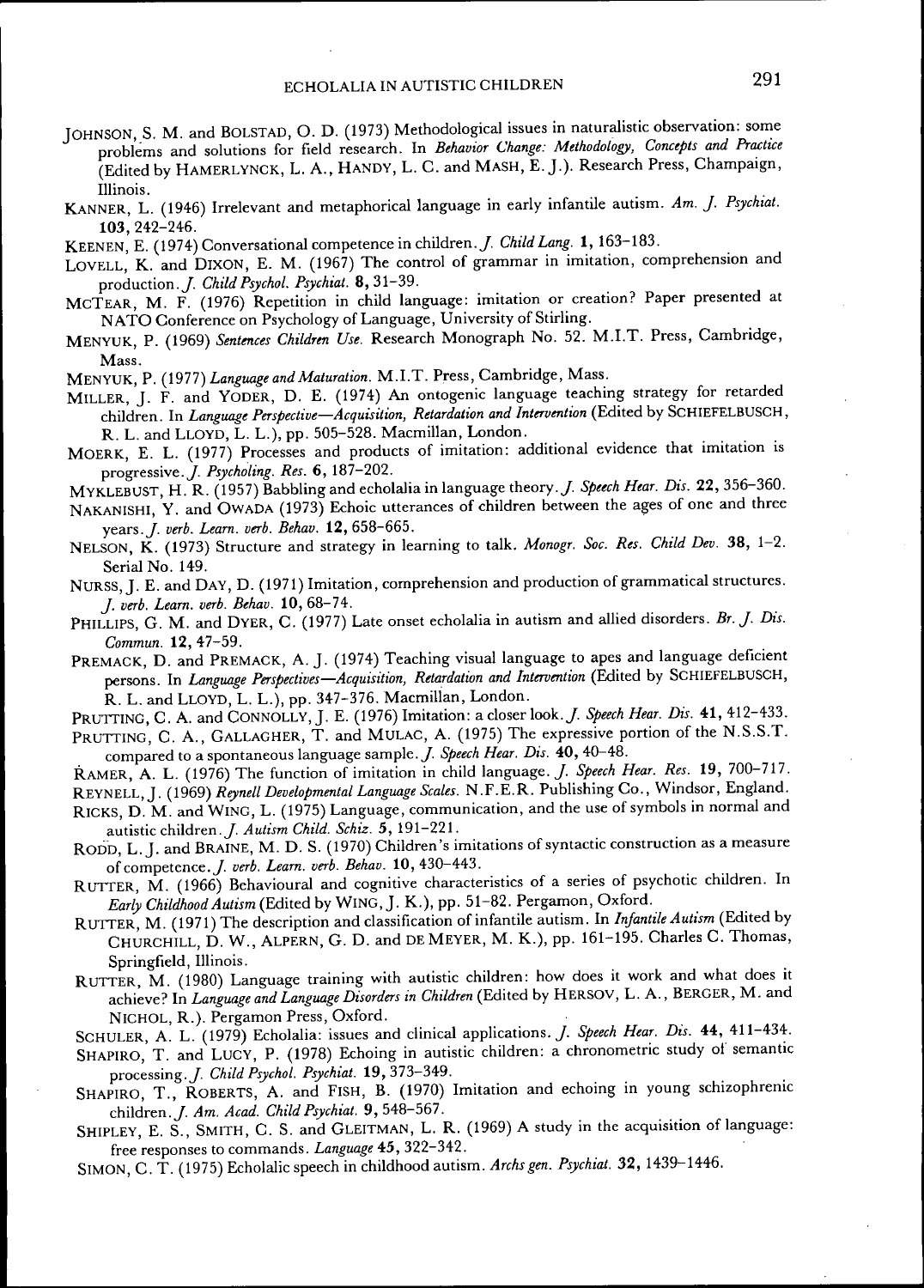- SLOBIN, D. I. (1968) Imitation and grammatical development in children. In Contemporary Issues in *Developmental Psychology* (Edited by ENDLER, N. S., BOULTER, L. R. and OSSER, H.), pp. 174-186. Holt, Rinehart & Winston, New York.
- SLOBIN, D. I. (1973) Cognitive pre-requisites for the development of grammar. In Studies of Child *Language Development* (Edited by FERGUSON, C. A. and SLOBIN, D. I.), pp. 175-208. Holt, Rinehart  $\mathbf{w}$  winston, New York.
- $T_{\text{full}}$  Turner and reversions  $T_{\text{full}}$ , R. (1967) The acquisition of sentence, voice and reversibility *Child Dev.* 38, 649–660.<br>VAN RIPER (1954) Speech Correction: Principles and Methods, 3rd Edn. Prentice Hall, New Jersey.
- 
- VAN RIPER (1954) *Speech Correction: Principles and Methods,* 3rd Edn. Prentice Hall, New Jersey. with 1966) Department of the Children Children of the main of the Children of the Child Authority of the Second Press, Oxford
- WING, L. (1976) Social and behavioural characteristics of autistic and other psychotic children: an epidemiological study. Paper presented at International Symposium on Autism. S. Gallen, Switzerland. July. 1976.

#### APPENDIX I

*Language level, non-verbal I. Q. and age of children in the study*

|                    | M.L.U.                     | Mean age             | (S.D.)                 | Mean I.O. | (S.D.)  |
|--------------------|----------------------------|----------------------|------------------------|-----------|---------|
| All children       |                            |                      |                        |           |         |
| $n = 26$           | 4.01<br>$(range, 1.1-6.2)$ | $8.61 \,\mathrm{yr}$ | $(2.72 \,\mathrm{vr})$ | 87.77     | (16.58) |
| Group I children   |                            |                      |                        |           |         |
| $n = 12$           | 2.65<br>$(range, 1.1-3.4)$ | $8.31 \,\mathrm{yr}$ | $(2.58 \,\mathrm{yr})$ | 82.75     | (11.26) |
| Group II children  |                            |                      |                        |           |         |
| $n = 8$            | 4.05<br>$(range, 3.6-4.7)$ | $7.72 \,\mathrm{yr}$ | $(3.23 \,\text{yr})$   | 101.0     | (21.38) |
| Group III children |                            |                      |                        |           |         |
| $n = 6$            | 5.6<br>$(range, 5.0-6.2)$  | 10.4 <sub>yr</sub>   | $(1.6 \,\text{yr})$    | 80.16     | (6.79)  |

#### APPENDIX II

*Definitions of categories used in the assessment of child's functional speech (examples taken from actual transcripts) Socialized and spontaneous utterances,* (i.e. Utterances used in communication with mother.)

*Answers.* Child's responses to maternal questions, prompts or directions. Includes both correct and incorrect responses to questions, 'completions' to incomplete sentences, and both refusals and agreements to follow directions, e.g.

|    | Mother "Will you read this page?" | Child "I not read that" |
|----|-----------------------------------|-------------------------|
| or | Mother "Who can you see?"         | Child "The plank"       |

or

*Questions.* Attempts on the part of the child to elicit information from the mother. May be marked by syntax or intonation, e.g.

"You've got a set of Kings, no?"

'' Now it is whose turn ? "

"That's Mummy?" (For "Is that Mummy?")

*Mother ''* And at night we go to . . . ? *Child'*' Bed''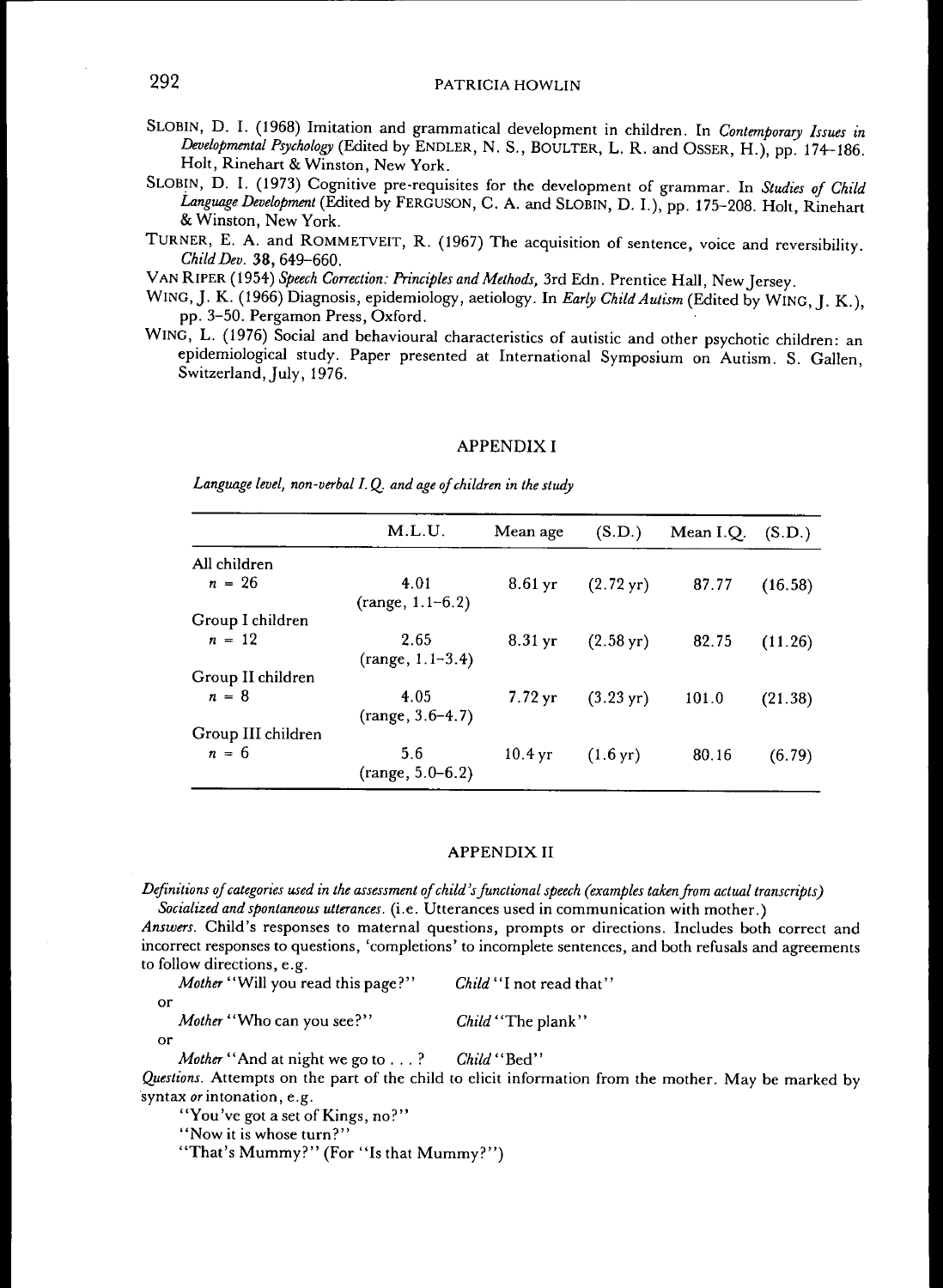*Spontaneous remarks.* Utterances in which the child makes some voluntary comment to the mother. May follow a conversational course or introduce new conversational topic or express the child's wish for something, e.g.

"I want to play"

"Going to draw a pussy cat"

"What a funny lady"

*Directions or demands.* Utterances in which the child is directing or telling mother to do something, e.g. (in a card game)

"Your turn"

"Gimme that"

*'Automatic' remarks.* So-called 'intraverbal' utterances used appropriately, e.g. "Hello", "Please", "Thank You", "Excuse me".

*Non-communicative, echolalic responses.*

*Immediate echolalia.*

(a) Immediate Repetitions of Others. In which the child repeats the mother's utterance either exactly or with slight modifications. Often tone of voice, as well as the words used, are copied exactly. Such repetitions may be:

*Exacte.g. Mother* "Where do you live?"

*Child "Where* do you live? "

*Expansions*—in which the mother's utterance is repeated and added to, e.g.

*Mother* "What's your name"

Child "What's your name, yes, tell the lady your name that's a good boy"

*Reductions*—in which only part of the mother's utterance is repeated, e.g.

*Mother* "Do you want a biscuit?" *Child "Want* a biscuit?"

*N.B.* Only *non-communicative* or meaningless echolalia was included in these categories. Echolalic responses in response to prompts from the mother, e.g. *Mother "Say* It's a cat" *Child* "It's a cat", *or Mother* "Tell the lady: 'My name is Christopher' " *Child "My* name's Ghristopher", were not included in this analysis, since these were considered to be used appropriately and to play an important role in language learning.

(b) Immediate Repetitions of Self. In which the child repeats himself, either exactly or with slight variation. These remarks bear no relationship to the topic being pursued by the mother and serve no communicative purpose. Interpolated remarks by the mother may sometimes occur, but have no effect on the child's responses, e.g.

*Mother "Let's* look at this book" *Child "And a* dog" (NO dogs to be seen) *Mother "Look* there's a top" *Child* "And a dog, and a dog. And a dog" *Mother* "Can you show the top to mummy" *Child" And a* dog. And a dog" or *Child* "Going to be black clouds" ' 'Ooh ooh be black clouds'' '' Going to be black clouds "

(No attempt made to involve anyone in this monologue.)

*Delayed, stereotyped echoes.* Stereotyped utterances which the child has apparently heard before and is repeating verbatim, but which have nothing to do with any on-going conversation, and which have no communicative purpose. Often the child imitates the intonation and the accent of the person from whom he first heard the remark. These utterances may also be copied from T.V. or radio.

e.g. *Child* "Hi there everybody, and welcome to the Tony Blackburn show"

*Child* "Ding Ding Ding" (passable imitation of Big Ben). "This is the Ten O'Clock News" or *Child* (to himself, no dog present)

"Mustn't tease her, mustn't tease the dog. I've told you before, leave her alone"